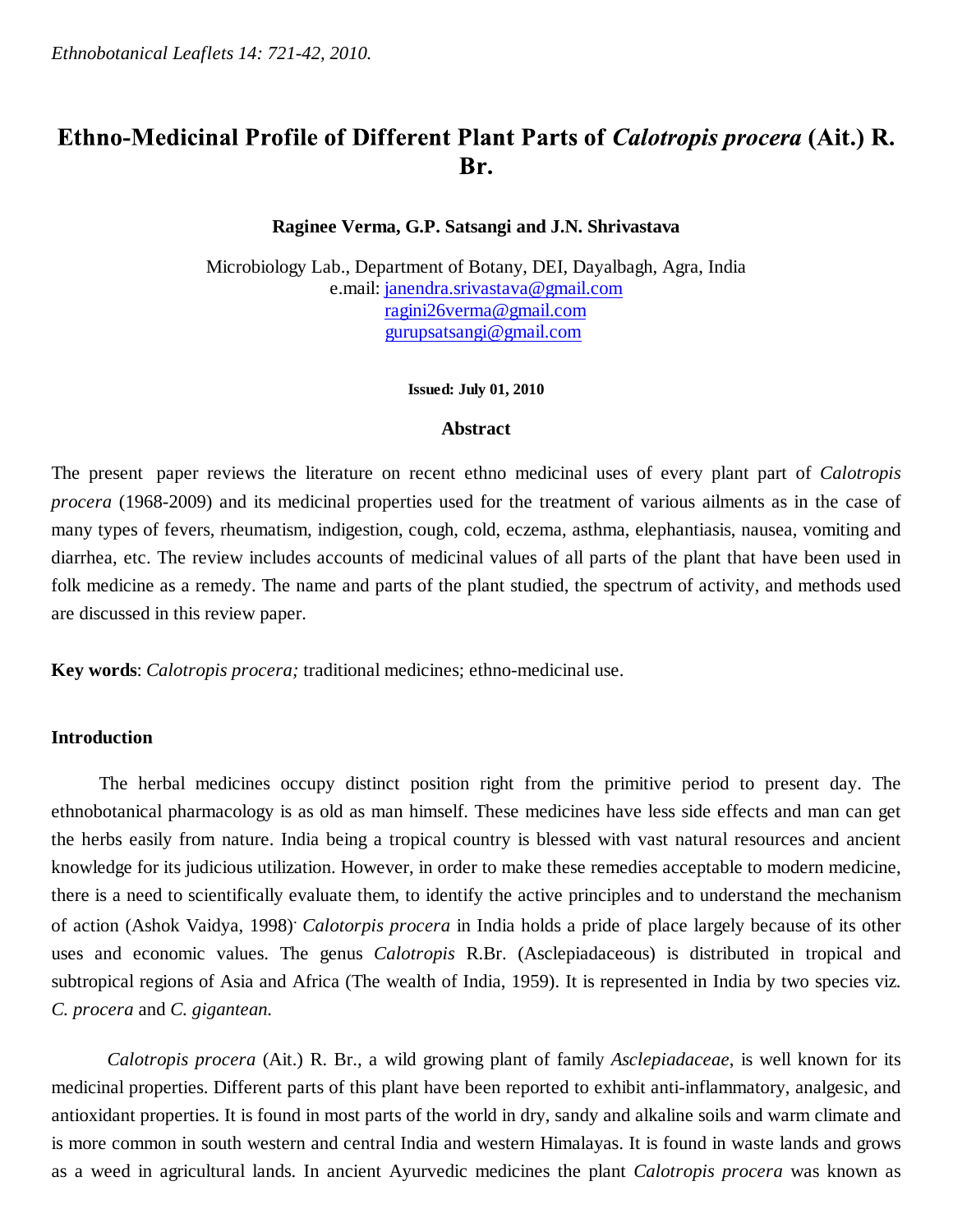"Rakta arka".

 Morphologically the plant is erect, tall, large, much branched and perennial shrub or small tree that grows on a height of 5.4m, with milky latex throughout. Bark is soft and corky, branches stout, leaves sub sessile, opposite, decussate, broadly ovate, oblong, elliptic or obovate, acute, thick, glaceous, green coloured with fine cottony pubescent hair on young. Flowers in umbellate cymes and tomentose on young. Seeds broadly ovate, acute, flattened, minutely tomentose, brown coloured and silky.

## **Methodology**

 Most of the research papers, research articles and review papers were consulted and compiled. The useful material regarding the information of ethno medicinal aspects of *C. procera* were collected from time to time and summarized in present paper. This paper recovers the traditional medicinal values of each and every part of the selected the plant (*C. procera*).

## **Result**

 A number of research papers, articles and review papers treat the ethno medicinal aspects of this plant. Table 1, 2 and Fig. 1 showing the percentage of ethnomedicinal uses of different plant parts of *C. procera*.

| S.No.            | Part used          | <b>Preparation</b>                                                                            | <b>Use</b>                                                                                                   | <b>Refrences</b>                                   |
|------------------|--------------------|-----------------------------------------------------------------------------------------------|--------------------------------------------------------------------------------------------------------------|----------------------------------------------------|
| 1.               | <b>Whole Plant</b> | In Nigeria traditional<br>medicine, C. procera is<br>either used alone or with<br>other herbs | To treat common<br>diseases such as fever,<br>rheumatism, indigestion,<br>cold, eczema and<br>diarrohea.     | Kew (1985)                                         |
| 2.               | Whole plant        | Whole plant is used                                                                           | In boils and also to<br>remove thorn from body.                                                              | Rai et al (2000)                                   |
| 3.               | <b>Whole Plant</b> | The whole plant is used                                                                       | for the treatment of<br>jaundice                                                                             | Jan <i>et al</i> (2009)                            |
| $\overline{4}$ . | <b>Whole Plant</b> | Ash of whole plant                                                                            | Is used as coloring<br>material.                                                                             | Zabihullah et al<br>$(2006)$ , Jan et al<br>(2008) |
| 5.               | Root               | The alcoholic extracts of the<br>root and leaves of C.<br>procera                             | Were found to have<br>anticanceractivity<br>against human epidermal<br>carcinoma of the<br>nasophyrnx tissue | Dhar et al<br>(1968)                               |

## **Table 1. Ethno medicinal uses of different plant parts of** *C. procera***.**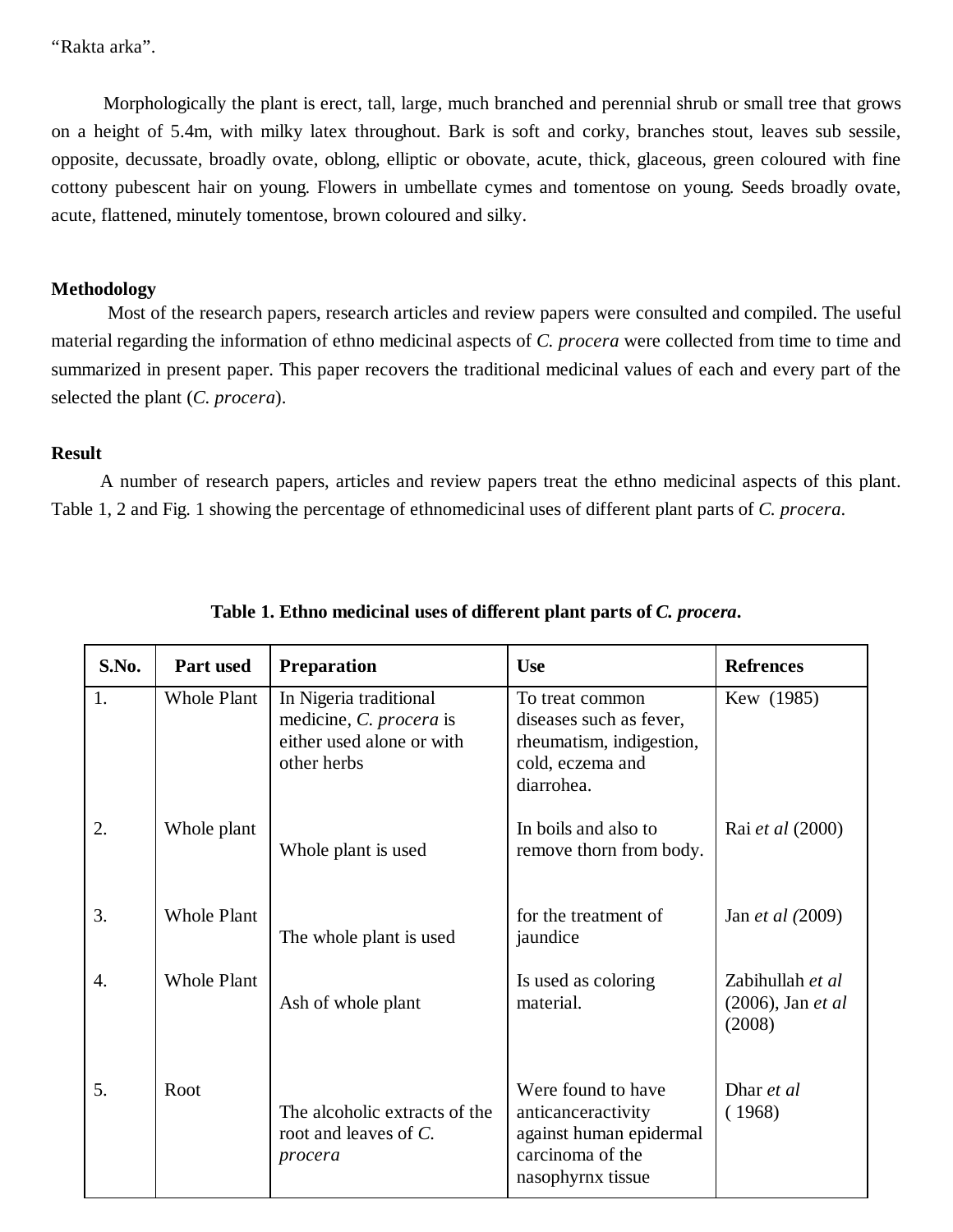|     |           |                                                                             | culture.                                                                                                                         |                                |
|-----|-----------|-----------------------------------------------------------------------------|----------------------------------------------------------------------------------------------------------------------------------|--------------------------------|
| 6.  | Root      |                                                                             | digestive agent                                                                                                                  | Mishra and<br>Fridowich (1972) |
| 7.  | Root      | Root used as                                                                |                                                                                                                                  | Basu et al<br>(1992)           |
| 8.  | Roots     | Chloroform root extract of<br>Calotropis procera                            | Induced acute and<br>chronic liver injury by<br>carbon tetrachloride.                                                            | Ajibade et al<br>(2005)        |
|     |           | Root is used as                                                             | Hydrocede, in headache,<br>severe body pain,<br>malarial fever and<br>convulsion                                                 |                                |
| 9.  | Roots     |                                                                             |                                                                                                                                  | Joshua (2006)                  |
| 10. | Roots     | Root are used to treat                                                      | Eczema, leprosy,<br>elephantiasis, asthma,<br>cough and rheumatism.                                                              | Sen and Behra<br>(2007)        |
| 11. | Roots     | Roots are tied with the help<br>of a red thread on the<br>affected part     | To relieve filarial                                                                                                              | Jain et al $(2007)$            |
| 12. | Roots     | Extract of root is taken orally<br>by the tribal ladies.                    | in dysmenorrhea                                                                                                                  | Showkat (2007)                 |
| 13. | Roots     | Used as purgative and taken<br>in                                           | Dysentery.                                                                                                                       | Khan (2009)                    |
| 14. | Root      | The root powder is mixed<br>with butter and this ointment<br>is applied to. | rabid dog bite and on the<br>paralyzed limbs                                                                                     | Kumar (2009)                   |
|     |           | given with black pepper                                                     | protracted labour and<br>also used for spleen<br>complaints, elephantiasis,<br>rheumatism,                                       | Chopra et al                   |
| 15. | Root bark |                                                                             |                                                                                                                                  | (1983)                         |
|     |           | The paste of root bark                                                      | Is locally applied in<br>elephantiasis.                                                                                          | Jain <i>et al</i> (1985)       |
| 16. | Root bark |                                                                             |                                                                                                                                  |                                |
|     |           | The root bark powder is<br>used.                                            | In the treatment of<br>Diarrhoea and dysentery.<br>In case of diarrhoea it<br>changes the faecal matter<br>into a semisolid mass |                                |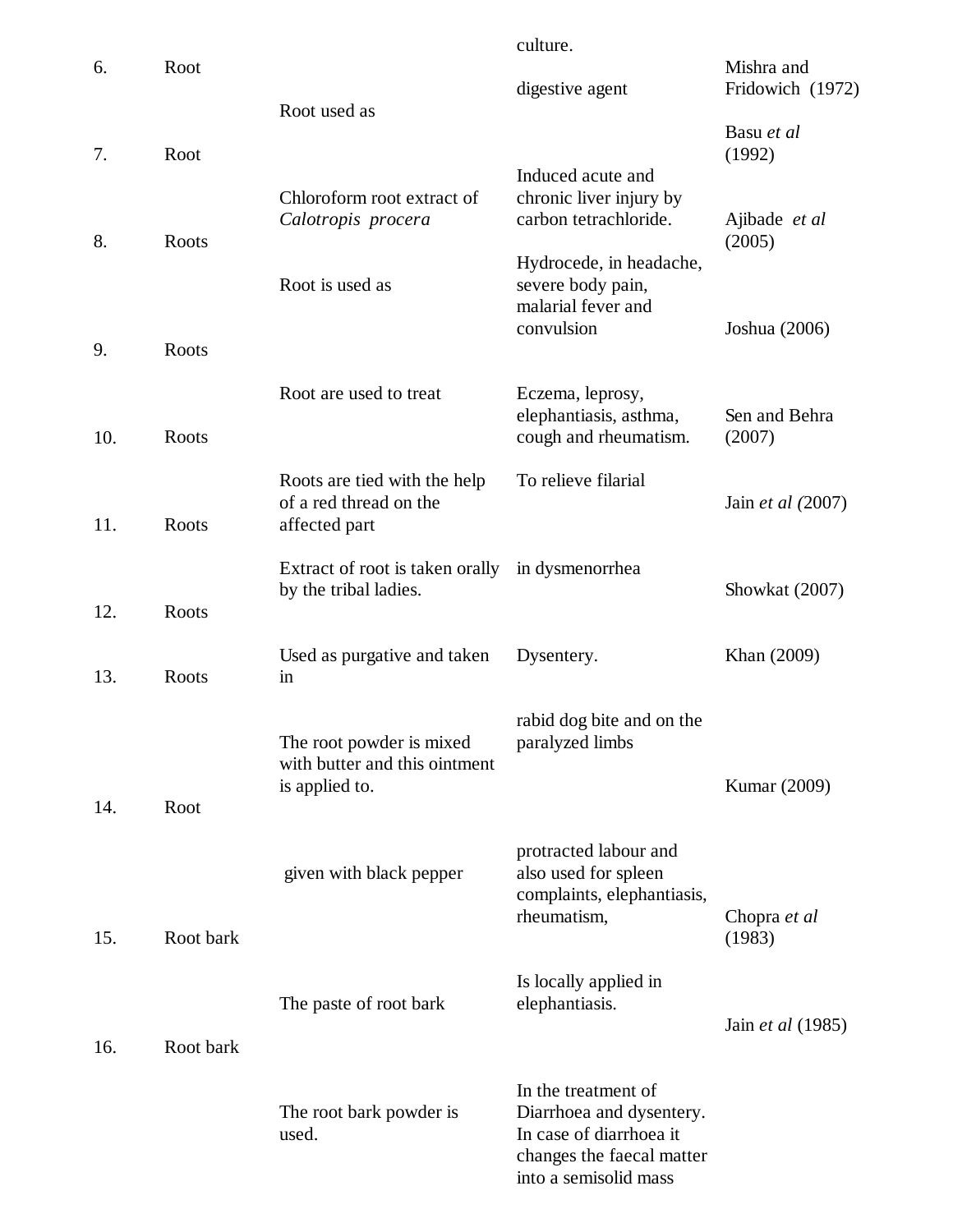| 17. | Root bark        |                                                                                                                                                                                          | with in the first day of<br>treatment                                                                                                                                                       | Jain et al (1985)                                                       |
|-----|------------------|------------------------------------------------------------------------------------------------------------------------------------------------------------------------------------------|---------------------------------------------------------------------------------------------------------------------------------------------------------------------------------------------|-------------------------------------------------------------------------|
| 18. | Root bark        | Root bark powder                                                                                                                                                                         | Is used to treat diarrhea<br>and dysentery and it is an<br>excellent substitute for<br>ipecac. Traditionally it is<br>used to treat cholera,<br>extracting guinea worms<br>and indigestion. | Parrota $(2001)$                                                        |
| 19. | <b>Root Bark</b> | The secretions from the root<br>bark are traditionally used                                                                                                                              | For the treatment of skin<br>diseases, enlargements of<br>abdominal viscera and<br>intestinal worms.                                                                                        | Jasrai et al (2003)                                                     |
| 20. | <b>Root Bark</b> | The bark of root is taken out<br>and mixed with a minute<br>dose of arsenic and given in<br>the form of a pill                                                                           | To people suffering from<br>leprosy.                                                                                                                                                        | Jan et al (2008)                                                        |
| 21. | <b>Stem</b>      | The bark of root is<br>powdered                                                                                                                                                          | Used as tonic, antispa<br>modic, expectorant and<br>in large doses emetic.<br>To enhance amylase                                                                                            | Mishra and<br>Fridowich (1972)<br>Zabihullah et al<br>(2006), Jan et al |
| 22. | <b>Stem</b>      | Stem used as tooth brush                                                                                                                                                                 | activity.<br>As Tooth brush having<br>the property of curing                                                                                                                                | (2008)<br>Jain et al (2007)                                             |
| 23. | Stem latex       | Stem is used as Maswak                                                                                                                                                                   | toothache<br>To the patient of<br>tuberculosis                                                                                                                                              |                                                                         |
|     |                  | Latex is mixed with Sodium<br>Chloride (Nacl) and warmed<br>on hot slow heating. During<br>heating continuous stirring<br>should be done. One<br>microgram given orally thrice<br>a day. | To cure Leucoderma.                                                                                                                                                                         |                                                                         |
| 24. | Stem bark        | The latex applied locally<br>During the course of this<br>treatment, prepared from the                                                                                                   | As an antidote in rabies                                                                                                                                                                    | Fatima (2007)                                                           |
|     |                  | whole plant Swertia<br>Chirayita is also taken.                                                                                                                                          | Used as tonic and<br>stimulant.                                                                                                                                                             | Abdullah(1975),<br>Awan et al                                           |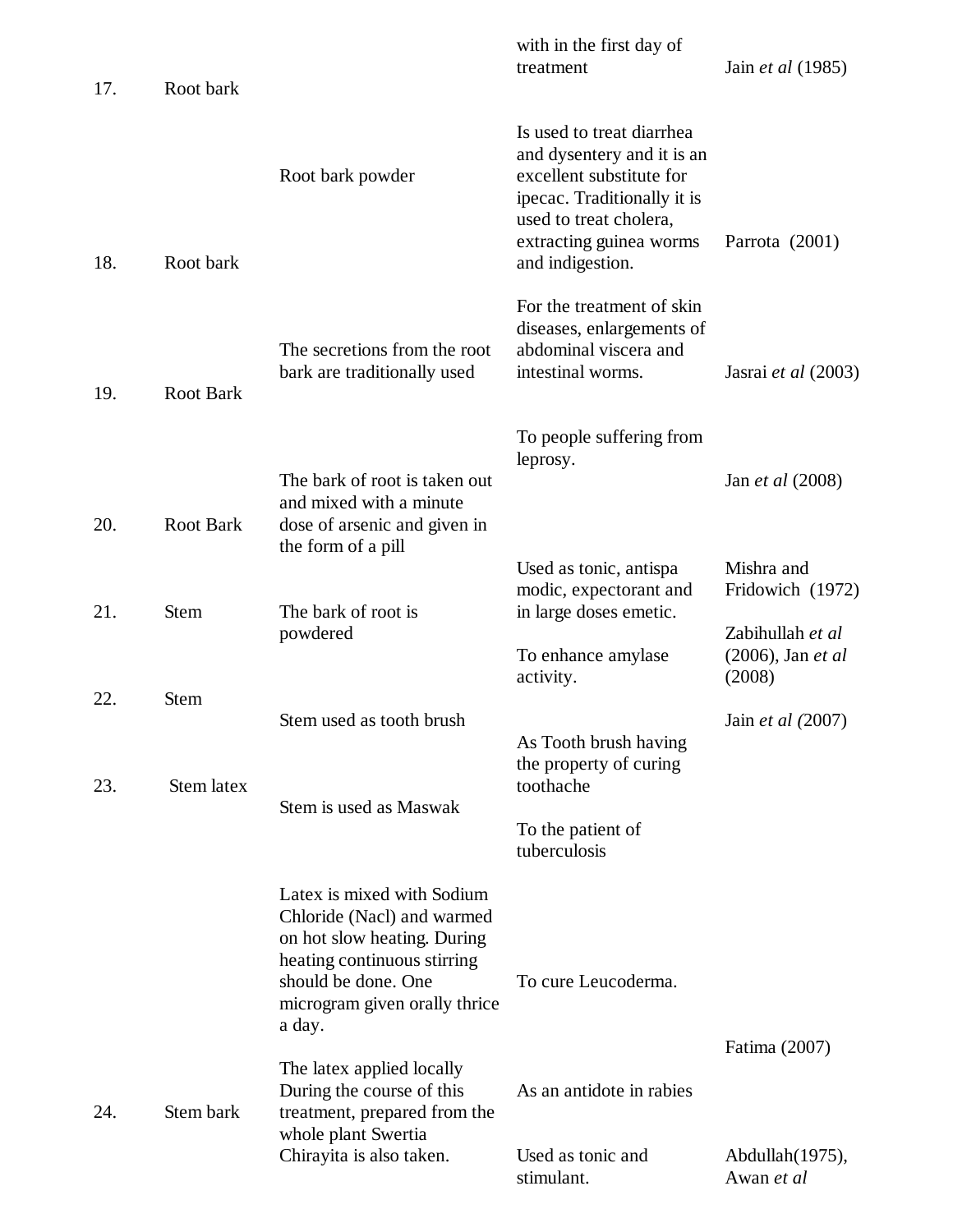| 25. | Leaves | 4 gm of latex is taken orally<br>by the tribal's                                                                                             |                                                                                        | $(1986)$ , Said et al<br>(1996)       |
|-----|--------|----------------------------------------------------------------------------------------------------------------------------------------------|----------------------------------------------------------------------------------------|---------------------------------------|
|     |        | Small pieces (stem bark) in<br>maceration in a liter of<br>water,                                                                            | To prompt healing.                                                                     | Prasad (1985)                         |
| 26. | Leaves |                                                                                                                                              |                                                                                        |                                       |
|     |        | Dried powered leaves can be<br>dusted over wounds, ulcers<br>and old sores                                                                   | All patients suffering<br>from migraine headaches<br>got relief.                       | Khirstova and<br><b>Tissot</b> (1995) |
| 27. | Leaves |                                                                                                                                              |                                                                                        |                                       |
| 28. | Leaves | In morning, before sunrise,<br>tender leaves were given in a<br>capsule with water on an<br>empty stomach. After<br>treatment for three days | As a nematicide in vitro<br>and <i>in vivo</i> .                                       | Anis <i>et al</i> (2000)              |
|     |        | Leaf extract, chopped leaves<br>and latex of <i>C.procera</i> have<br>also shown great promise                                               | Bones/ parts affected<br>from Sinus fistula.                                           | Ahmad and Beg<br>(2001)               |
| 29. | Leaves | Mature leaves of C. procera<br>along with urine of the<br>patient concerned are filled                                                       | To treat fever                                                                         | Ajibade et al<br>(2005)               |
| 30. | Leaves | in an air tight earthen pot.<br>After ten days, a cloth wet in<br>this urine is applied on                                                   | Hydrocede, headache,<br>severe body pain,                                              | Shah <i>et al</i> (2006)              |
| 31. | Leaves | Leaves of <i>Calotropis</i><br><i>procera</i> are used                                                                                       | malarial fever and<br>convulsion.                                                      |                                       |
|     |        |                                                                                                                                              |                                                                                        | Joshua (2006)                         |
|     |        | Leaves used as                                                                                                                               | used for joints and waist<br>pain                                                      |                                       |
| 32. | Leaves |                                                                                                                                              | for asthma<br>To cure malarial fever.                                                  | Bhogaonkar et al<br>(2007)            |
| 33. | Leaves | Leaf extracts mixed with oil<br>on heat.<br>Leaves are smoked.<br>Leaf and black pepper used                                                 | Eczema, leprosy,<br>elephantiasis, asthma,<br>cough and rheumatism.                    |                                       |
|     |        | leaves are used to treat                                                                                                                     | To confirm whether the<br>snake that had bitten the<br>person was poisonous or<br>not, | Jain <i>et al</i> $(2007)$            |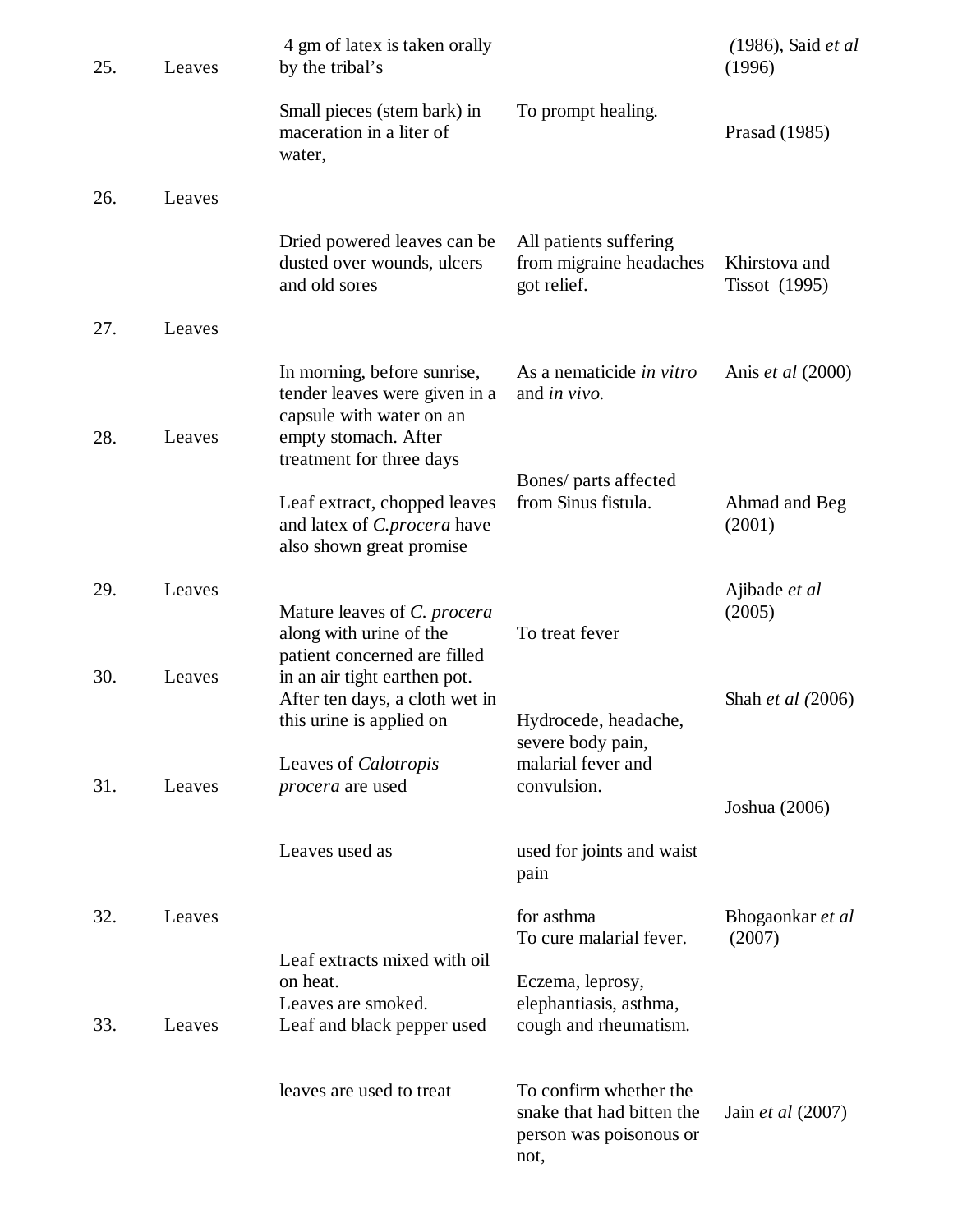| 34. | Leaves     | Young leaves are crushed<br>and the juice is expressed on<br>the palms of the person<br>venomated. It is allowed to     |                                                                                     | Dhiman $(2007)$                    |
|-----|------------|-------------------------------------------------------------------------------------------------------------------------|-------------------------------------------------------------------------------------|------------------------------------|
| 35. | Leaves     | be there for five minutes and<br>is sniffed. If immediately<br>sneezing starts the snake is<br>declared to be poisnous. | To cure asthma.                                                                     | Fatima (2007)                      |
| 36. | Leaves     | Milk of goat feeding on<br>leaves of <i>C. procera</i> is given<br>to infants                                           | In rheumatism, gout and<br>to relieve pains.                                        | Reddy (2008)                       |
| 37. | Leaves     | The fresh leaves of the plant<br>are warmed and are applied                                                             | Against rheumatism,<br>asthma and also used as<br>sedative.                         | Jan <i>et al</i> (2008)            |
| 38. | Leaves     | as poultice<br>The decoction (leaves)                                                                                   | To get relief from joint<br>pain.                                                   | Shah <i>et al</i> (2009)           |
| 39. | Leaves     |                                                                                                                         | To apply on ulcers                                                                  | Khan <i>et al</i> (2009)           |
|     |            | Leaves are pounded with<br>castor oil and banded over<br>knee joints                                                    | For washing cloths.<br>Swelling part of body.                                       | Patil <i>et al</i> (2009)          |
| 40. | Leaves     |                                                                                                                         |                                                                                     |                                    |
| 41. | Leaves     | The leaves are heated and<br>bandage is made.<br>The leaves are used<br>Fresh leaves are roasted in                     | To cure flatulence,<br>anorexia, indigestion and<br>intestinal worm<br>infestation. | <b>Bhatt et al (2009)</b>          |
|     |            | the ghee or oil and applied<br>on the                                                                                   | On the wounds.                                                                      | Kumar (2009)                       |
| 42. | Leaves     | The leaves and flowers are.<br>crushed and the paste is<br>mixed with honey                                             | To cure migraine                                                                    | Maliya (2007)                      |
| 43. | Leaves     | leaves mixed with turmeric,<br>honey and karanji was                                                                    |                                                                                     | Muthuswami and<br>Solomon $(2009)$ |
| 44. | Leaf latex | applied as a paste                                                                                                      | Sores, skin diseases,<br>inflammation and<br>rheumatic joints.                      |                                    |
| 45. | Leaf latex | Powder of 5g dried leaves<br>mixed with gur given orally<br>before sunrise for 5 days.                                  | To treat pain in any part<br>of the body.                                           | Flatie et al (2009)                |
|     |            | Leaves are used on                                                                                                      |                                                                                     |                                    |

Treat scorpion and snake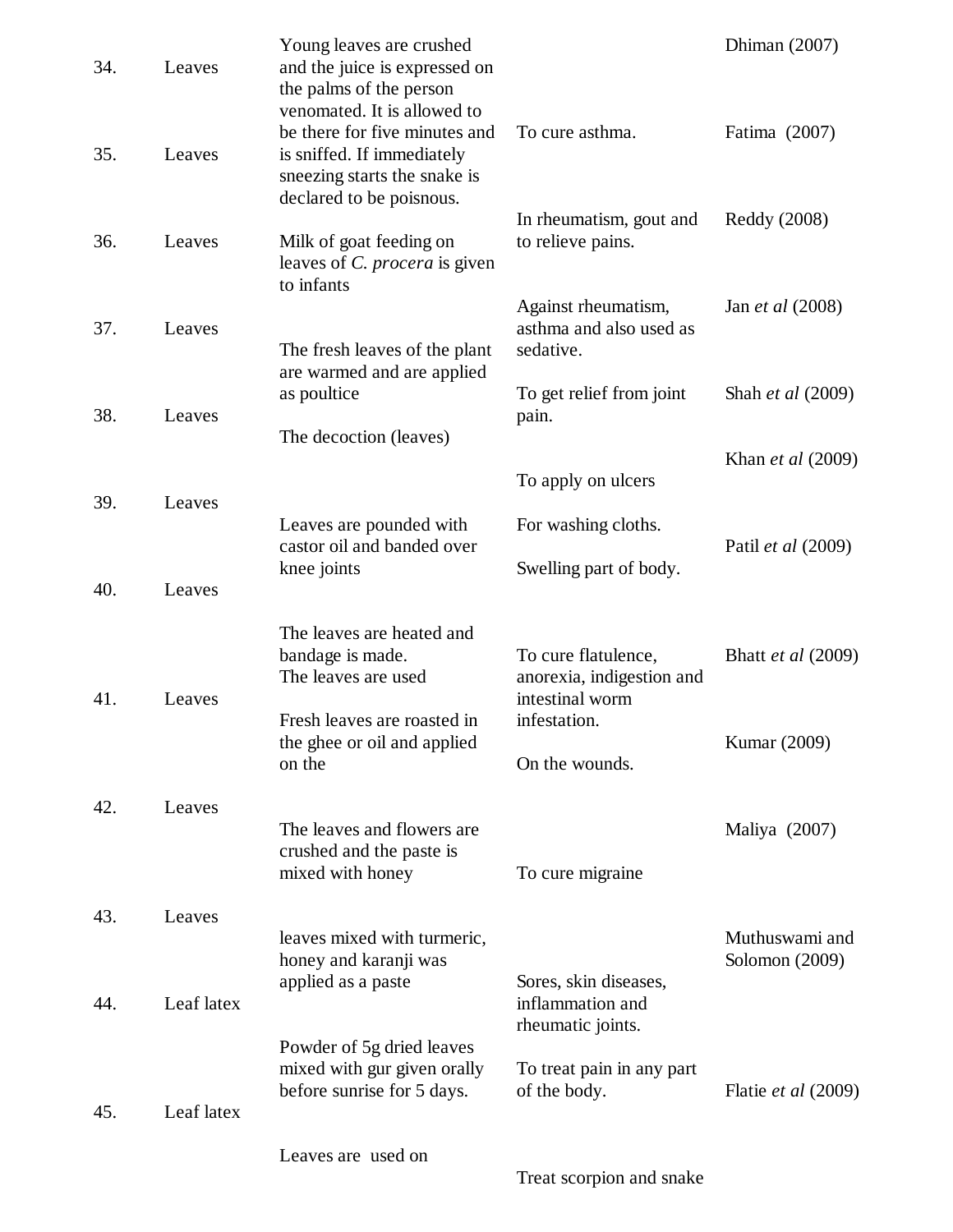|     |            | Leaf latex is externally                                                           | bite. Leaf latex is applied<br>on bitten area.                                                                  | Misra and<br>Fridowick (1972) |
|-----|------------|------------------------------------------------------------------------------------|-----------------------------------------------------------------------------------------------------------------|-------------------------------|
| 46. | Leaf latex | applied twice a day for 2-3<br>days                                                | The wart affected area.                                                                                         |                               |
| 47. | Latex      | Leaf latex is used to                                                              | For Scorpion bite. Fresh<br>leaves are cut and the<br>excluding latex applied<br>to affected area.              | <b>Mortan</b> (1981)          |
|     |            | Small quantity of fresh latex<br>is applied over<br>Leaf latex is used as antidote | Black scars on face;<br>boils, cold, cough,<br>asthma, ear ache,<br>eczema, skin eruptions,                     | Kew (1985)                    |
| 48. | Latex      |                                                                                    | inflammatory lesions,<br>pain of the body,<br>rheumatism, syphilis,<br>leprosy and oedema.                      | Kew (1985)                    |
| 49. | Latex      | Calotropin isolated from<br>latex is used as a remedy for                          | Inserted in to painful<br>tooth cavities and applied<br>to various skin<br>complaints.                          | Badruzzamana et<br>al (1989)  |
| 50. | Latex      | Latex is antisyphilitic and is<br>also                                             | Cutaneous diseases such<br>as ringworm, syphilitic<br>sores and leprosy.                                        | Pandey and Anita<br>(1990)    |
| 51. | Latex      | Milky latex is locally applied<br>in the treatment of                              | Anti rabies and also in<br>the treatment of<br>toothache and cough.                                             | Kumar and Basu<br>(1994)      |
| 52. | Latex      | Preparations from latex with<br>honey are used as                                  | On ringworm and<br>eczema, affected area<br>becomes black after the<br>application due to its<br>burning effect | Rasik et al (1999)            |
| 53. | Latex      | Latex is applied                                                                   | Used for abortion                                                                                               | Anis <i>et al</i> (2000)      |
| 54. | Latex      |                                                                                    | Acute inflammatory<br>response.                                                                                 |                               |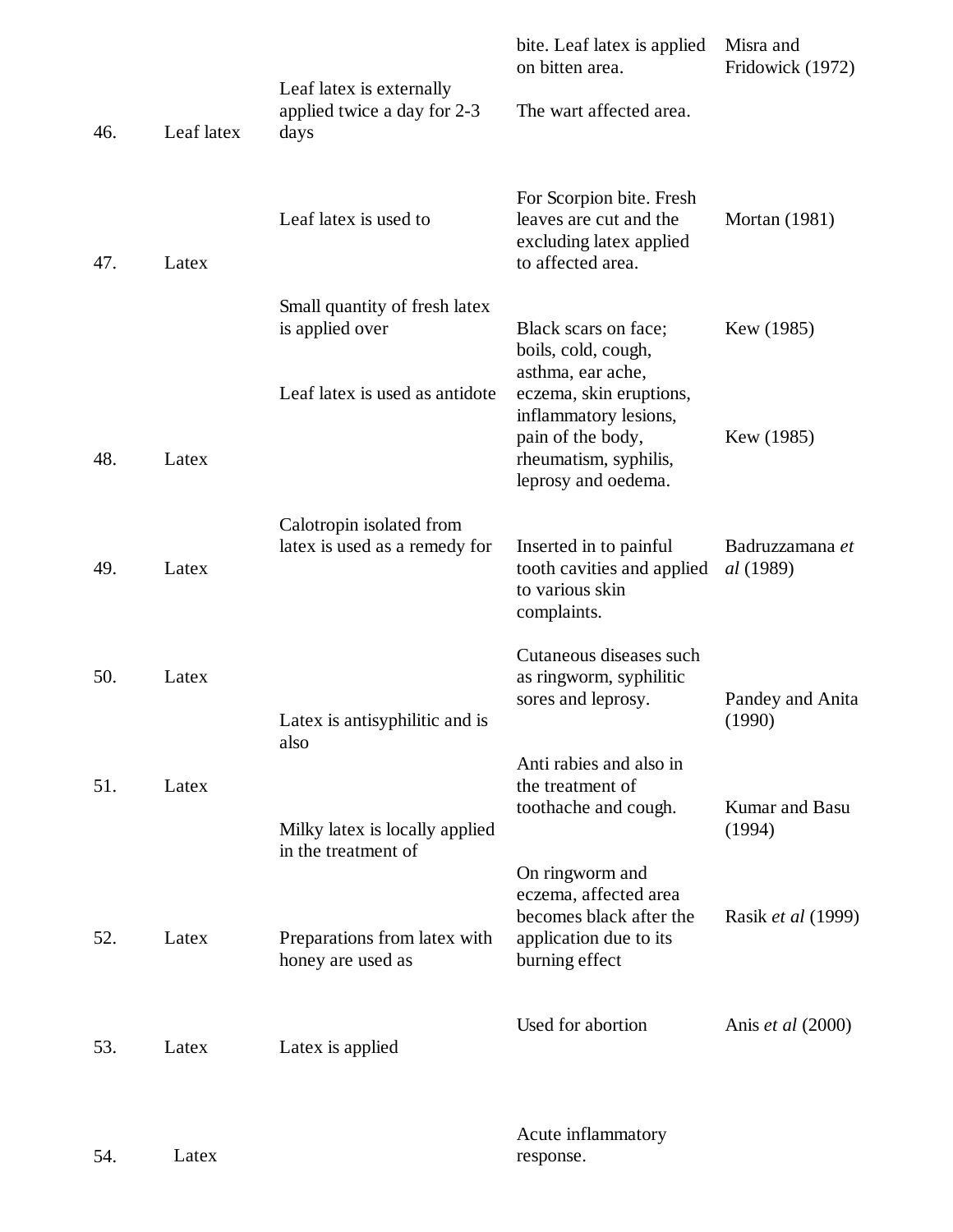| 55. | Latex | Latex is, either taken<br>internally or locally to the<br>mouth of uterus with the aid<br>of a stick well coated with<br>juice.                 | For wound healing<br>potential.     | Giday (2001)                     |
|-----|-------|-------------------------------------------------------------------------------------------------------------------------------------------------|-------------------------------------|----------------------------------|
|     |       | A single dose of the aqueous<br>suspension of the dried latex<br>was effective to a significant<br>level against the                            | To cure arthritis.                  | Negi <i>et al</i> (2002)         |
|     |       | Topical application of 20<br>micro liters of 1% sterile                                                                                         |                                     | Ahmad et al<br>(2004)            |
| 56. | Latex | solution of the latex of<br>Calotropis procera twice<br>daily for 7 days                                                                        |                                     | Khan and<br><b>Kamran</b> (2006) |
|     |       |                                                                                                                                                 |                                     |                                  |
| 57. | Latex | Pills of a black gram size are<br>made from one tablespoonful<br>of latex mixed with 20g<br>sugar and 1g calcium<br>carbonate. One pill twice a | Blackleg by Zay people              |                                  |
| 58. | Latex | day given for three days is<br>said                                                                                                             | In toothache                        | Galav et al<br>(2007)            |
| 59. | Latex | Latex of the plant is filled in<br>spaces between nails and<br>finger tips of patient twice<br>daily for a few days to cure<br>conjunctivitis.  | As antiseptic                       | Kumar et al<br>(2007)            |
|     |       | Latex is used in the<br>treatment of.                                                                                                           | gum bleeding and salt               | Showkat (2007)                   |
|     |       | Latex is applied                                                                                                                                |                                     |                                  |
| 60. | Latex |                                                                                                                                                 |                                     | Fatima (2007)                    |
|     |       | Latex is used                                                                                                                                   |                                     |                                  |
|     |       |                                                                                                                                                 | Skin infection.                     | Jan <i>et al</i> (2008)          |
| 61. | Latex | Take 26 gm of lahori salt, put<br>it in an earthen pot, add                                                                                     |                                     |                                  |
| 62. | Latex | Calotropis milk so that the<br>salt dipped in to it, and cover<br>earthen pot mouth and heat<br>up. Grind it and use the                        | Cholera and leprosy.                | Jain et al $(2008)$              |
| 63. | Latex | powder externally for gum<br>bleeding with small amount<br>of HCL. It is effective for                                                          | Purgative and used in<br>dysentery. | Khan (2009)                      |
|     |       |                                                                                                                                                 |                                     |                                  |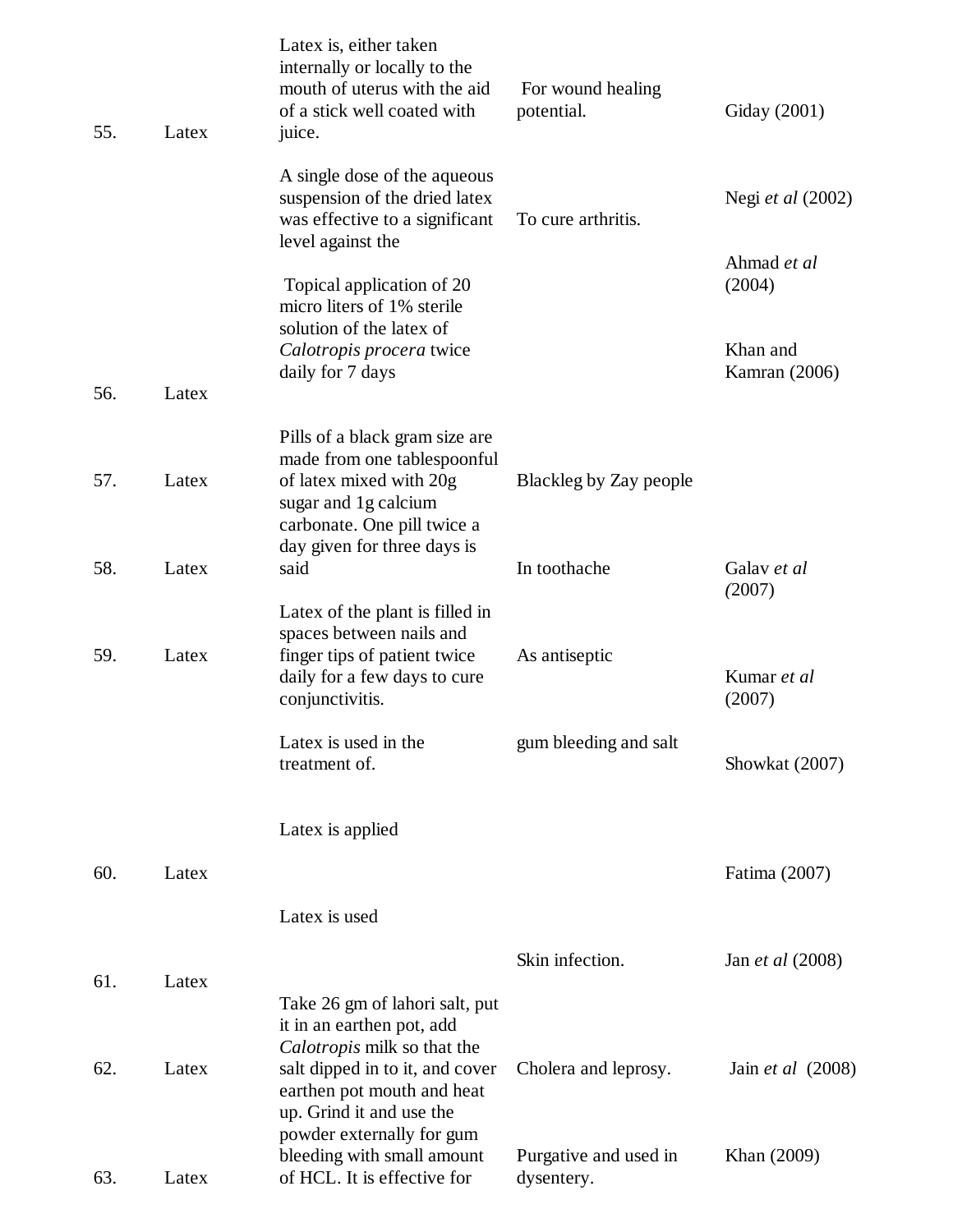| Latex  | 4 to 5 drops of fresh latex of<br>the plant is dropped over the<br>injured portion as an<br>antiseptic in the                                | Odontalgic.                                                     | Patil <i>et al</i> (2009)                    |
|--------|----------------------------------------------------------------------------------------------------------------------------------------------|-----------------------------------------------------------------|----------------------------------------------|
| latex  | Milky latex is used to treat                                                                                                                 | Various skin diseases<br>also act as purgative.                 | Kumar (2009)                                 |
| Latex  | Used as                                                                                                                                      | Antidote in scorpion bite.                                      | Smith et al<br>(1995)                        |
|        | Latex is topically used as                                                                                                                   |                                                                 |                                              |
| Latex  |                                                                                                                                              | Relieve inflammation<br>and snake bite to                       | Anis et al (2000)                            |
| Latex  | and is used in                                                                                                                               | on the wounds                                                   |                                              |
| Flower | Latex of <i>Calotropis procera</i><br>and Mangifera indica mixed<br>with one drop of conc. HCL<br>is applied locally as an                   | Tooth ache, ringworm<br>and also for removing<br>face darkness. |                                              |
| Flower | Milky latex of plant is<br>applied on inflamed areas to                                                                                      | Cytotoxicity of human<br>colorectal carcinoma cell              | Shah et al (2006)<br>Jan <i>et al</i> (2008) |
|        | Latex and leaves mixed with                                                                                                                  | strong cytotoxic activity                                       |                                              |
|        | was applied as a paste.<br>Latex is used in                                                                                                  | In malaria fever                                                | Jan et al (2008)                             |
| Flower | <b>Extracts of Calotorpis</b><br><i>procera</i> flower was<br>investigated for                                                               | To get relief from<br>migraine.                                 | Khan (2009)                                  |
| Flower | Pills of the size of a black<br>gram are made from the<br>paste obtained by mixing<br>6gm flower buds with 7-8<br>black pepper seeds and 3gm | Abdominal diseases and<br>asthma.                               | Kumar (2009)                                 |
|        |                                                                                                                                              | The milky juice is poisonous<br>turmeric, honey and karanji     | neutralize poison.<br>line and displayed the |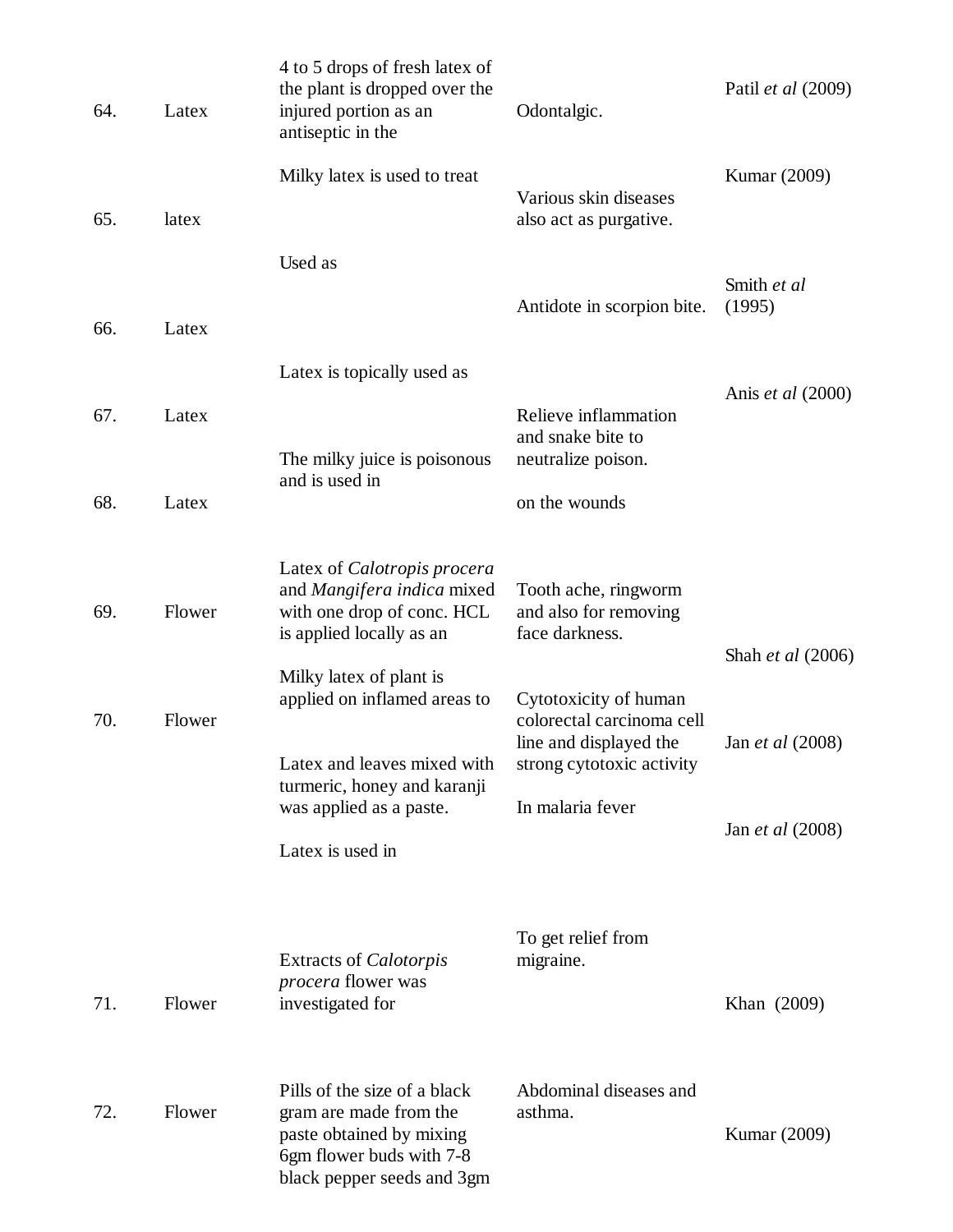| 73. | Flower | salt. Two pills are given<br>twice daily for three days.<br>Flowers of C. procera and<br>leaves of Nicotiana tobacum<br>L. (Solanaceae) taken in<br>equal quantity, are burnt to<br>ash, which is inhaled                                                                                                                                                                             | To remove dandruff from<br>the hair.<br>To cure cholera and<br>severe dysentery.    | Anis et al (2000)         |
|-----|--------|---------------------------------------------------------------------------------------------------------------------------------------------------------------------------------------------------------------------------------------------------------------------------------------------------------------------------------------------------------------------------------------|-------------------------------------------------------------------------------------|---------------------------|
| 74. | Flower | Internal part of flower and<br>sugar used for                                                                                                                                                                                                                                                                                                                                         |                                                                                     |                           |
| 75. | Flower | The hair is washed with<br>flowers                                                                                                                                                                                                                                                                                                                                                    | To cure flatulence,<br>anorexia, indigestion and<br>intestinal worm<br>infestation. | Khan and<br>Kamran (2006) |
| 76. | Stigma | Powder of dried flowers of<br>Calotropis procera grind<br>along with Papaver<br>somniferum and Eletteria<br>cardomomum (20gm each),<br>called Tally, used three<br>times daily (about one<br>teaspoonful)                                                                                                                                                                             | In piles and asthmatic<br>problems.<br>To treat cholera.                            |                           |
| 77. | Seed   | The leaves and flowers are<br>crushed and the paste is<br>mixed with honey                                                                                                                                                                                                                                                                                                            |                                                                                     |                           |
|     |        | Flowers of this plant are used It is useful in cholera                                                                                                                                                                                                                                                                                                                                |                                                                                     |                           |
|     |        | About 12gm stigmas are<br>added to 5-8 black pepper,<br>3gm black salt and opium<br>(equal to one seed of<br>mustard) and make into pills<br>of the size of black pepper.<br>One pill three times daily to<br>given with hot water for<br>three times a days<br>Take 3 gm of Calotropis<br>seeds, 18 gm of red chili<br>seeds and 6 gm opium. Grind<br>all of these and mix it in one |                                                                                     |                           |
|     |        |                                                                                                                                                                                                                                                                                                                                                                                       |                                                                                     |                           |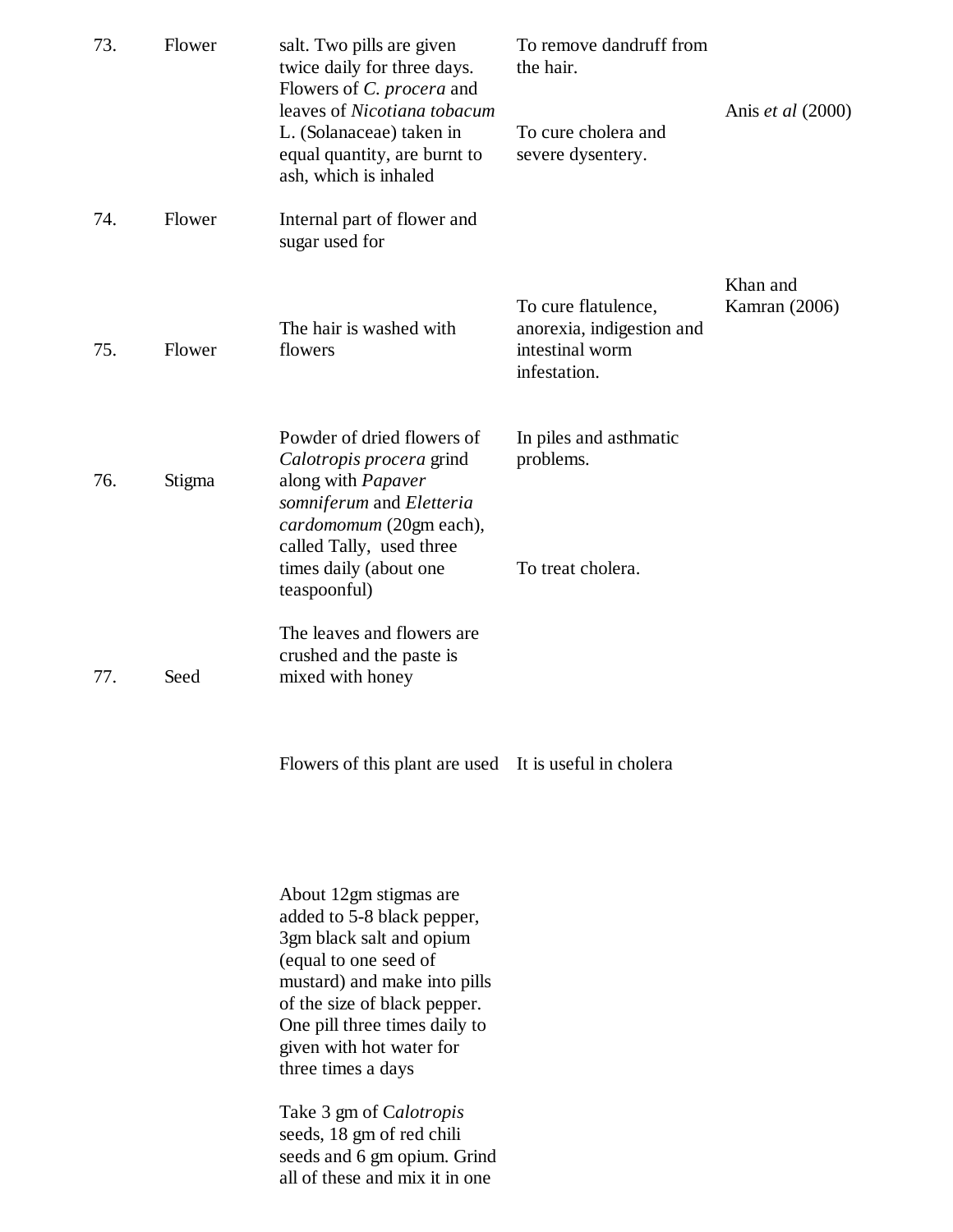teaspoon of ginger and half cup of onion water, if unavailable then use syrup of sugar and citrus medica water..

Table 2. Percentage of ethno medicinal uses of different plant parts of *C. procera* against total number of uses.

| <b>PARTS USED</b> | <b>NUMBER OF USES</b>       | PERCENTAGE OF USES |
|-------------------|-----------------------------|--------------------|
|                   |                             |                    |
| 1. WHOLE PLANT    | 4                           | 5.19               |
| 2. ROOT           | 10                          | 12.98              |
| 3. ROOT BARK      | 6                           | 7.79               |
| 4. STEM           | 2                           | 2.59               |
| 5. STEM LATEX     | $\mathcal{D}_{\mathcal{L}}$ | 2.59               |
| 6. LEAF           | 19                          | 24.67              |
| 7. LEAFLATEX      | 3                           | 3.89               |
| 8. LATEX          | 22                          | 28.57              |
| 9. FLOWER         |                             | 9.09               |
| 10. STIGMA        |                             | 1.29               |
| 11. SEED          |                             | 1.29               |
|                   |                             |                    |

Fig.1. Graphical presentation of ethno medicinal uses of different plant parts of *C. procera.*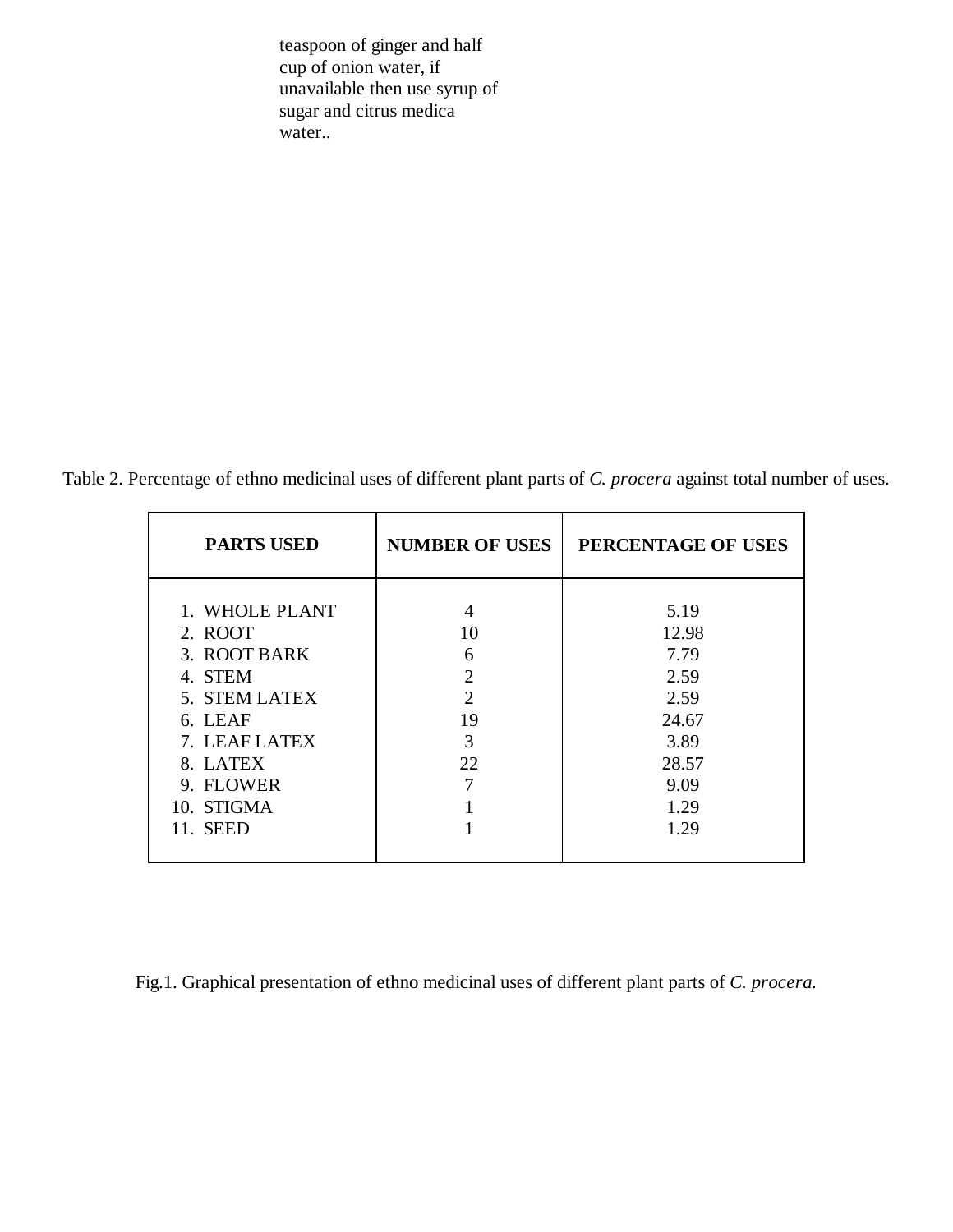

Fig.2. Graphical presentation of ethno medicinal uses of different plant parts of *C. procera.*



#### **Discussion**

This ethno-medico-botanical study on the plant *Calotropis procera* has revealed the enormous diversity of its medicinal uses and popular use of the plant *C. procera* for a wide range of common ailments like fevers,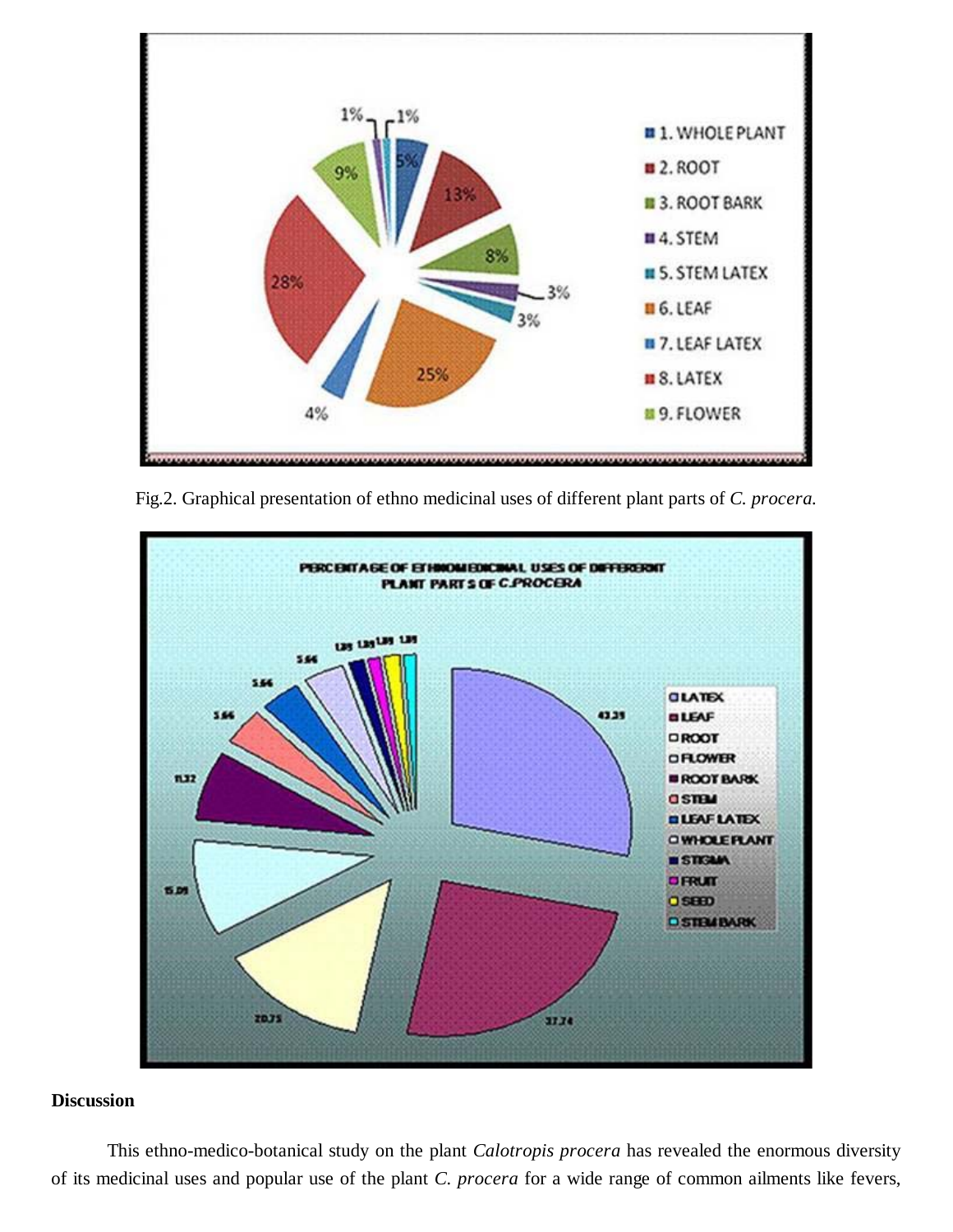rheumatism, indigestion, cough, cold, eczema, asthma, elephantiasis, nausea, vomiting and diarrhea. Either the whole plant or a plant part used singly or mixed with other plant materials to enhance the efficacy.

 Plant based drugs have been in use against various diseases since the time immemorial. The primitive man used herbs as therapeutic agents and medicament, which they were able to procure easily. The nature has provided plant wealth for all living creature, which possess medicinal virtues (Bhatti *et al*, 1998). Medicinal plants are an important source of drugs in traditional system of medicine (Sher and Hussain, 1998a). They are valuable natural resources and regarded as potentially safe drugs. In addition, they are playing an important role in alleviating human suffering by contributing herbal medicines in primary health care system of rural and remote areas where more than 70% of population depends on folklore and traditional system of medicines. The reason for their popularity is due to high cost of allopathic medicines and side effects.

Medicinal plants have been used since prehistoric period for the cure of various diseases. Since these are in common use by the local people and are of great importance that's why a lot of people are engaged in the trade of important medicinal herbs throughout the world (Elisabetsky, 1990). Especially, people living in villages have been using indigenous plants as medicines since ages because this knowledge transfers from generation to generation and is based on life long experiences. Besides, the villages are far away from cities and mostly lack proper health facilities (Shinwari and khan, 2000).

 This field is well established and a lot of work has been done worldwide. Radhakrishman *et al* (1998) reported ethnobotanical information on *Ulteria salicifolia*, a monotypic species endemic to south Western Ghats of peninsular India and gave its taxonomic identity, distribution pattern and affinity to an allied genus for the first time. Beyra *et al (*2004**)** carried out an ethnobotanical survey from Camaguey, Cuba and reported 111 plant species belonging to 96 genera and 55 families from the study area. These species are used in the treatment of 173 local health problems in the study area. Bondya & Sharma (2004) conducted a survey of medicinal plants used in diabetes in Jharkhand and collected 11 plant species with remarkable uses. Buckingham (1991) reported that there are total of 2,50,000 species of flowering plants in the world, much less than animal species (5-10 million) however, plants contribute to our lives more than animals mainly due to their extra ordinary array of diverse classes of biochemicals with a variety of biological activities. Ji *et al* (2004) reported the medicoethnobotany of Nujiang, Northwest Yunnan, and China. They described 52 medicinal plant species belonging to 32 families used for the treatment of various human ailments. Among them, 11 species were reported as rare and 16 were commercially utilized.

 The indigenous traditional knowledge of herbal plants of communities where it has been transmitted orally for many years is fast disappearing from the face of world due to transformation of traditional culture. The people, who are native to the area in which the plants occur, use around 90% of the medicinal species (Baquar, 1989). This is indicative of the vast repository of knowledge of plant medicine that is still available for global use, provided of course that it does not get lost before it can be tapped or documented. Traditional and indigenous medical knowledge of plants, both oral and codified, are undoubtedly eroding (Mujtaba and Khan, 2007). In the present scenario, traditional knowledge system in our country is fast eroding and there is an urgent need to inventoried, record all ethno-botanical and cultural information among the diverse ethnic communities before the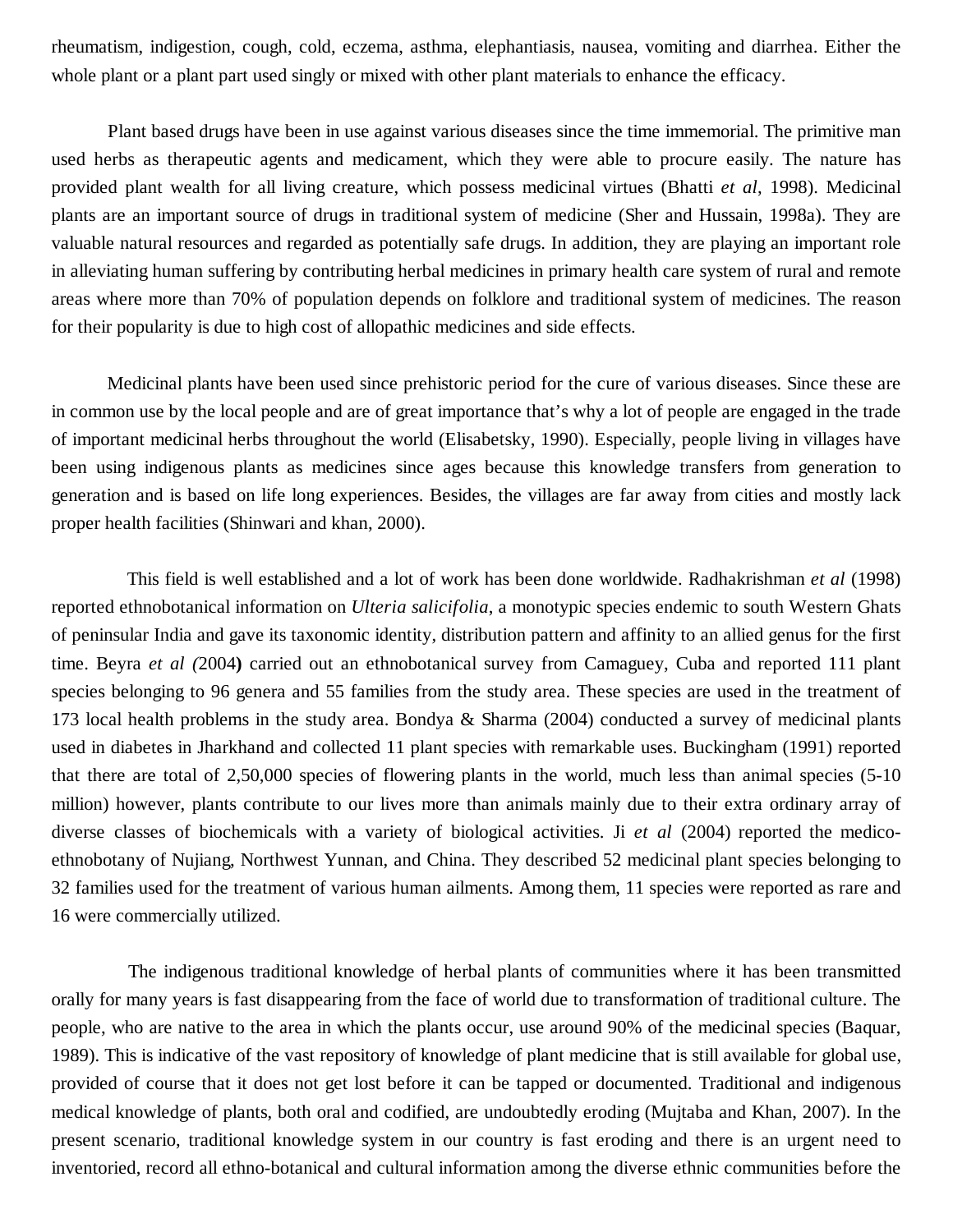traditional cultures are completely lost. Therefore, documentation of information on ethno-medicinal uses will help in conserving the knowledge. A comprehensive database of the plants used for various purposes could be saved for the forthcoming generations.

### **Conclusion**

This information about medicinal values of *C. procera* has paramount importance in life and how these ethno herbal data have key role in life. Moreover, it can be initiative for further phytochemical and pharmacological investigations about the medicinal use of the plant, which may be a step ahead towards the new drug development.

#### **References**

- 1. Abdullah, H.M. 1975. Pakistan Wa Hindustan Ki Jari Bootian, Idar-e-Matbout-C- Sulemani Urdu Bazar Lahore, 29-67.
- *2.* Ahmad, H., Ghulam R.B. and Latif, A. 2004. Medicinal Flora of the Thar Desert: An overview of problem and their feasible solutions. Zonas Aridas  $N^0$ 8, Pakistan publishers.
- *3.* Ahmad, I., Beg, Z.A. 2001. Antimicrobial and phytochemical studies on 45 Indian Medicinal Plants against multidrug resistant human pathogens, *J. Ethnopharmacology*, 74, 13-123.
- *4.* Ajibade, L.T., Fatoba, P.O., Raheem, U.A. and Odunuga, B.A. 2005. Ethno medicine and primary health care in Iiorion, Nigeria, *Indian J. traditional knowledge*, 4(2): 150-158.
- *5.* Anis, M. Sharma, M.P. and Muhammad, I. 2000. Herbal ethno-medicine of the Gwaliar Forest Division in Madhya Pradesh, India, *Pharmaceutical Biology,* 38(4): 241-253.
- 6. Awan, H.M. 1986. Kitab-Mufridat Al Ma'roof Khawasul Adwiyat, Sheikh Ghulam Ali & Sons Ltd., Karachi, pp. 59-60.
- 7. Badruzzaman, S.M., Alam, M.M. and Wazahat, H. 1989. Traditional treatment of skin diseases in U.P., India, *Economic Botany*, 43(4): 480-486.
- 8. Baquar, S.R. 1989. Medicinal and Poisonous Plants of Pakistan. Printas Karachi, Pakistan, pp. 343-344.
- *9.* Basu, A., Sen, T., Ray, R.N. and Nag, A.K. Chaudhuri 1992. Hepatoprotective effects of *Calotropis procera* root extract on experiment liver damage in animals, *Fitoterpia*, 63, 507-514.
- 10. Beyra, A. Del, M., Leon, C., Iglesias, E., Ferrandiz, D., Herrera, R., Volpato, G., Godinez, D., Guimarais, M. and Alvarez, R. 2004. Ethnobotanical studies of medicinal plants in the province of Camaguey (Cuba), Anales Del Jardin Botanico De Madrid, 61(2): 185-203.
- *11.* Bhatt, D., Joshi, G.C. and Tiwari, L.M. 2009. Culture habitat and ethnomedicinal practices by bhotia tribe people of Dharchula region of Pithoragarh District in Kumaun Himalaya, Uttrakhand, Ethno*botanical leaflets*, 13, and 975-83.
- 12. Bhatti, G.R., Qureshi, R. and Shah, M. 1998. Ethnobotany of C*alotropis procera* with especial reference to the people of Nara Desert, *Scientific Sindh,* Pub. Salu, Khairpur, 5: 13-22.
- 13. Bhogaonkar, P.Y. and Kadam, V.N. 2007. Herbal antidotes used for snakebite by banjara people of Umarkhed region in Maharashtra, India, *Ethnobotany,* 19, 71-78.
- 14. Bondya, S.L. and Sharma, H.P. 2004. Ethnobotanical studies on plants used in diabetes (Madhumeha)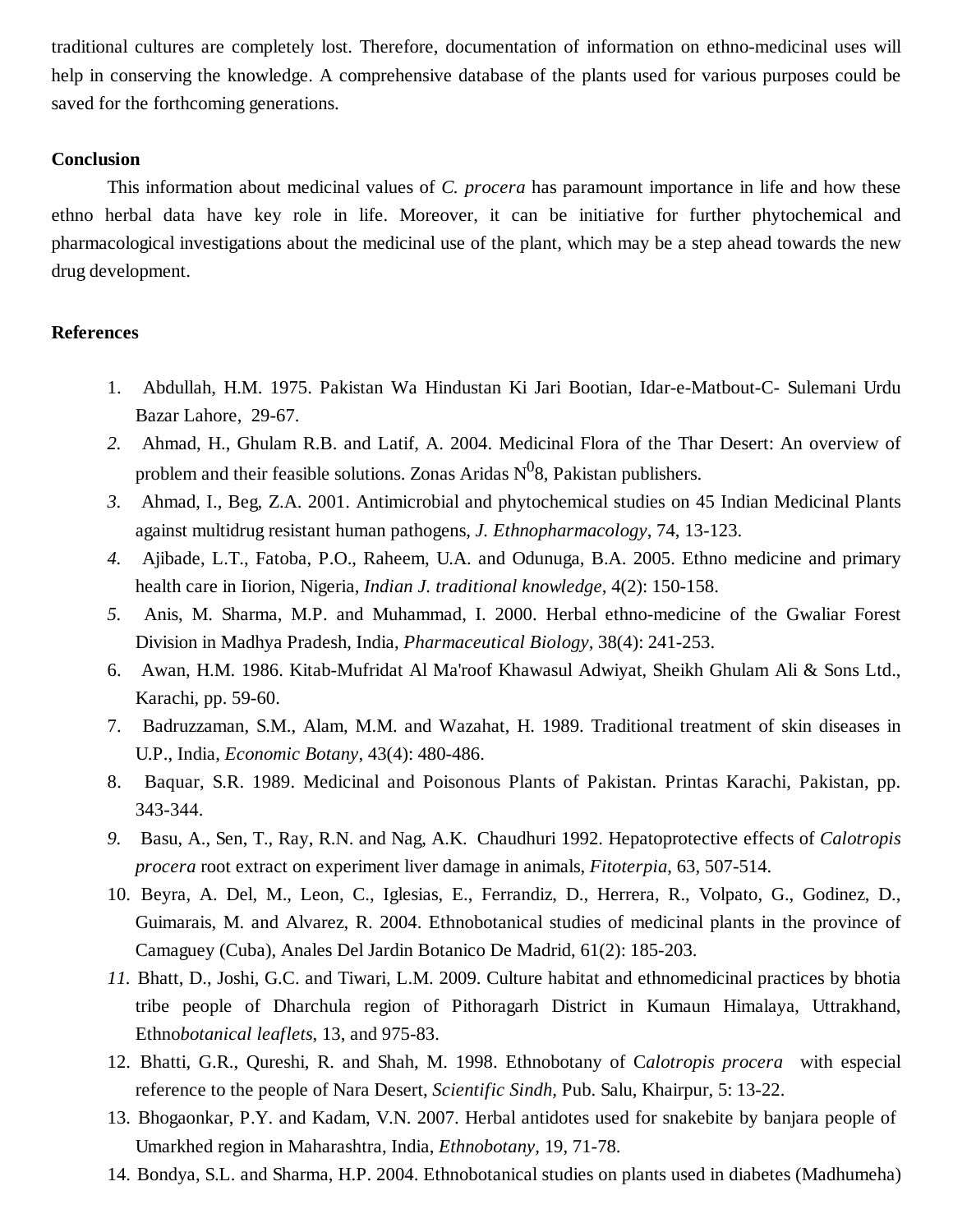under the Baharagora block of Jharkhand, *Ethnobotany,* 16(1/2): 139-140.

- 15. Buckingham, J. 1991. Dictionary of natural compounds, Chapman and Hall U.K., 14-20.
- 16. Chopra, T., Abrol, B.K. & Handa, K.L. 1983. Medicinal Plants of the arid zone -t Today and tomorrows, printers and publishers, New Delhi, 25.
- *17.* Dhar, M.L., Dhar, M.M., Dhawan, B.N., Mehrotra, B.N. and Ray, C. 1968. Screening of Indian medicinal plants for biological activity, Part I, *Ind. J. Exp. Biol*. 6, 232-247.
- *18.* Dhiman, A.K. 2007. Conservation of some useful medicinal plants of Haridwar District in Uttaranchal State. Medicinal plants: Conservation, Cultivation and Utilization, 147-166.
- 19. Elisabetsky, 1990. Plants used as analgesics by amazonian cabocols, *Int. J. crude drug research,* 28, 309-320.
- *20.* Fatima, M.D. 2007. Patricia Franca De Freitas, Jose Maria Barbosa Filho, Synopsis of the plant known as medicinal and poisnous in northeast of Brazil, *Brazilian Journal of Pharmacognosy,* 17(1): 114-140*.*
- *21.* Flatie, T., Gedis, T., Asres, K. and Mariam, T.G. 2009. Ethnomedicinal survey of Berta ethnic group Assosa zone, Benishangul- Gumaz regional state, mid West Ethiopia, *J. Ethnobiology and Ethomedicine,* 5:14 .
- 22. Galav, P.K., Nag, A. and Katewa, S.S. 2007. Traditional herbal Veterinary medicines from Mount Abu, Rajsthan, *Ethnobotany*, 19, 120-123.
- *23.* Giday, M. 2001. An ethnobotanical study of medicinal plants used by the Zay people in Ethiopia, CMB: Skriftserie, Uppasala, 3, 81-99.
- *24.* Jain, Anita. Katewa, S.S., Galav, P.K. and Nag, Ambika 2007. Unrecorded ethnomedicinal uses of biodiversity from Tadgarh Raoli wildlife sanctuary, Rajsthan, India, *Acta Botanica* Yunnanica, 29 (3):, 337- 344.
- *25.* Jain, Anita, Katewa, S.S., Galav, Praveen and Nag, Ambika, 2008. Some therapeutic uses of biodiversity among the tribals of Rajasthan, India, *J. traditional Knowledge*, 7 (2): 256-262.
- 26. Jain, P.K., Verma, R., Kumar, N. & Kumar, A. 1985. Clinical trial of Arka- Mulatwak-Bark of *C. procera* -a preliminary study, *J. Res. Ayur. Sidha* 6, 88 -91.
- *27.* Jain, P.K., Kumar, N., Verma, R. 1985. Clinical trials of Arka Mula Tuvaka, bark of *Calotropios procera* Ait. (R.Br.) on atisar and Pravihika- A preliminary study, *J. research in Aurveda and Siddha*, 6, 89-91.
- *28.* Jan, G., Khan, M.A. and Gul, F. 2009. Ethnomedicinal plants used against jaundice in Dir Kohistan Valleys (NWFP), Pakistan, *Ethnobotanical leaflets*, 13, 1029-41.
- *29.* Jan, S., Ajabkhan, M., Uddin, S., Murad, W., Hussain, M. and Ghani, A. 2008. Herbal Remidies used for Gastrointestinal Disorders Kaghan Valley, Nwep*,* Pakistan, *Pak. J. Weed Sci. Res.,* 14(3-4): 169-200.
- 30. Jasrai, Yogesh, T., and Chaplot, B.B. 2003. Traditioal Knowledge on plant conservation linked to Beliefs and Religious Rites, In Asian Agri History, Asian Agri History foundation, 319-325.
- 31. Ji, H., Shengji, P. and Chunlin, L. 2004. An ethnobotanical study of medicinal plants used by the Lisu people in Najiang, Northwest Yunnan, China, *Econ. Bot*., 58 (Suppl.), 253-264.
- *32.* Joshua, Kayoed. 2006. Conservation of indigenous medicinal botanicals in Ekiti State, Nigeria, *J.*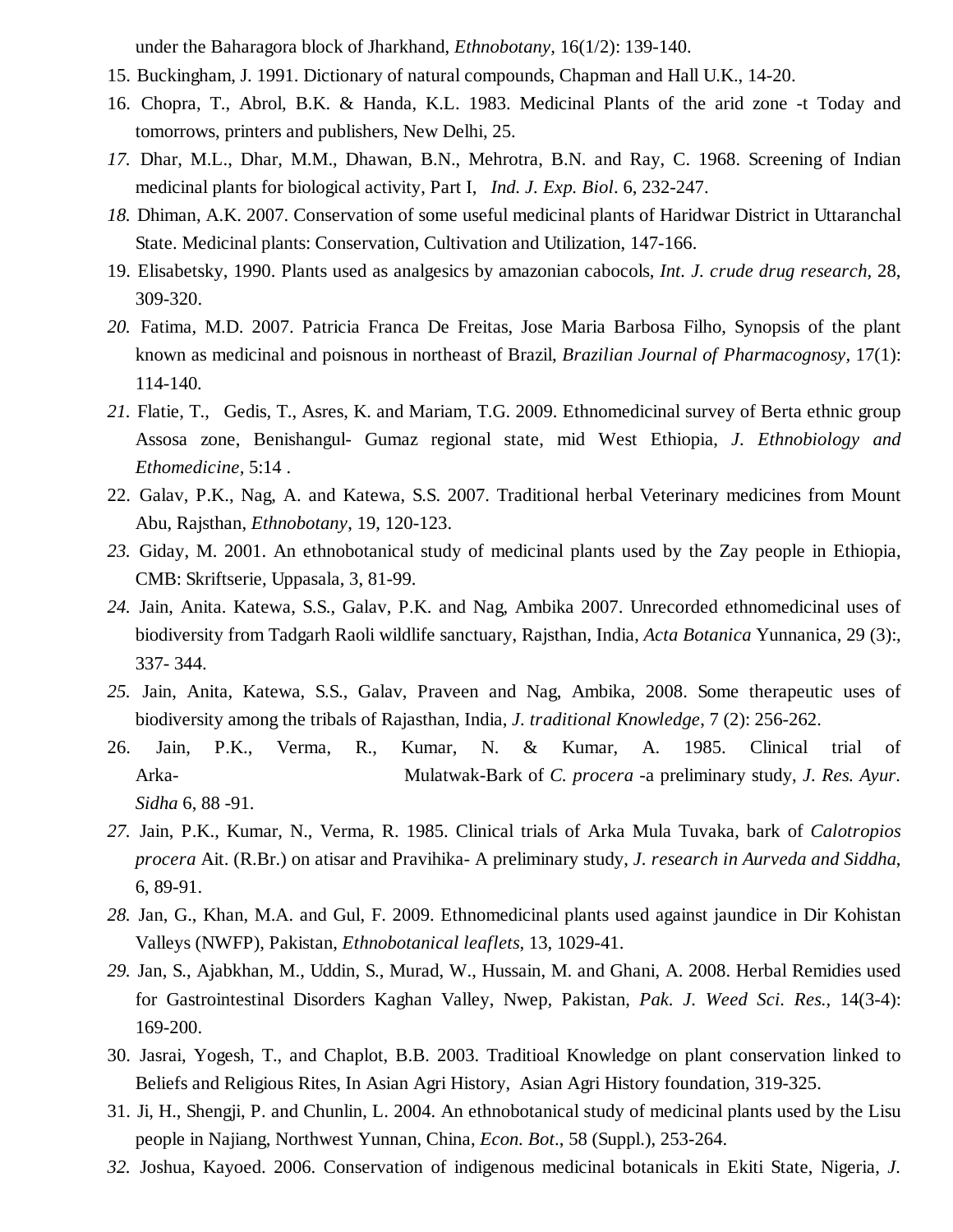*Zhejiang University Science B, 7*(9): 713-718.

- 33. Kew, F. 1985. The useful plants of west tropical Africa, Vol. (1), Families A-D Edition 2 (Ed Burkill, H.M.) Royal Botanical Gardens, 219-222.
- *34.* Khan, B. and Kamran, S.H. 2006. Community Based Forest conservation in Upper DIR District, NEWP, and Final progress report, Nov. 2005- Oct 2006.
- *35.* Khan, F.M. 2009. Ethnoveterinary medicinal usage of flora of greater Cholistan Desert Pakistan, *Pak. Vet. J.,* 29(2): 75-80.
- *36.* Khirstova, P. and Tissot, M. 1995. Soda Anthroqinone pulping of Hibiscus sabdariffa (Karkadeh) and *C.procera* from Sudan, Bioresource Technology, 53: 672-677.
- *37.* Kumar, Ashwini 2009. Some important Medicinal plants from different regions of Rajasthan, Scientific *Biology, Science*.
- *38.* Kumar, V.I., Basu, N. 1994. Anti-inflammatory activity of the latex of *Calotropis procera, J. Ethnopharmacology,* 44, 123-125.
- 39. Kumar, V.L., Arya, S. 2007. Medicinal uses and pharmacological properties of *Calotropis procera,* In: Govil J.N. Editor, Recent Progress in Medicinal Plants, Houston, Tex, USA: Studium Press, 11, 373–388.
- 40. Maliya, S.D. 2007. Traditional fruit and leaf therapy among Tharus and indigenous people of district Bahraich, India, *Ethnobotany,* 19, 131-133.
- *41.* Mishra, H.P. and Fridowich, I. 1972. The role of super oxide anion in the autooxidation of epinephrine and a simple assay for superoxide dismutase, *J. Biol. Chem.*, 247, 3170-3185
- *42.* Morton, J.F. 1981. Medicinal plants of Middle America, Springfield, Illinois: Charles, C. Thomas.
- 43. Mujtaba, G., Khan, M.A. 2007. Check list of medicinal plants of siran valley mansehrapakistan. Leaflet Quaid-I-Azam University, Islamabad-Pakistan, pp. 15.
- *44.* Muthuswamy, R. and Abay, S.M. 2009. Ethnomedicinal Survey of folk drugs used in Bahirdar Zuria district, Northwestern Ethiopia*, Indian J. Traditional Knowledge,* 8(2): 281-284.
- 45. Negi, C.S., Navtiyal, S., Dasila, L., Rao, K.S. and Maikhuri, R.K. 2002. Ethnomedicinal plant uses in a small tribal community in a part of central Himalaya, *India, J. Hum. Ecol*. 14 (1): 23-31.
- 46. Bhogaonkar, P.Y. and Kadam, V.N. 2007. Herbal antidotes used for snakebite by Banjara people of Umarkhed region in Maharashtra, India. *Ethnobotany* 19: 71-78.
- 47. Pandey, B.P. & Anita 1990. Economic Botany, S. Chand & Company Ltd., Ram Nagar, New Delhill0055, 169-292.
- 48. Parrota, J.A. 2001. Healing of plants of Penninsular India, AB international Wallingford, U.K., 944.
- *49.* Patil, S.B., Naikwade, N.S., Kondawar, M.S., Magdum, C.S. and Awale, V.B. 2009. Traditional uses of plants for wound healing in the Sangli District, Maharashtra, *I. J. Pharm. Tech. Research*. 1(3): 876-878.
- *50.* Prasad, G. 1985. Action of *Calotorpis procera* on migraine (Family Asclepiadaceae), *J. National integrated Medical association,* 27, 7-10.
- 51. Radhakrishan, K., Pandurang, A.G. and Pushpanganda, P. 1998. *Uteria salicifolia,* A new ethnobotanical record from Kerala, India, *Fitoterapia*, 69(5): 403-405.
- 52. Rai, M.K., Pandey, A.K. and Acharaya, D. 2000. Ethnomedicinal plants used by Gond tribe of Bahanalehi District Chhinwara, M.P. J. of nontimber forest, 7(3/4): 237-241.